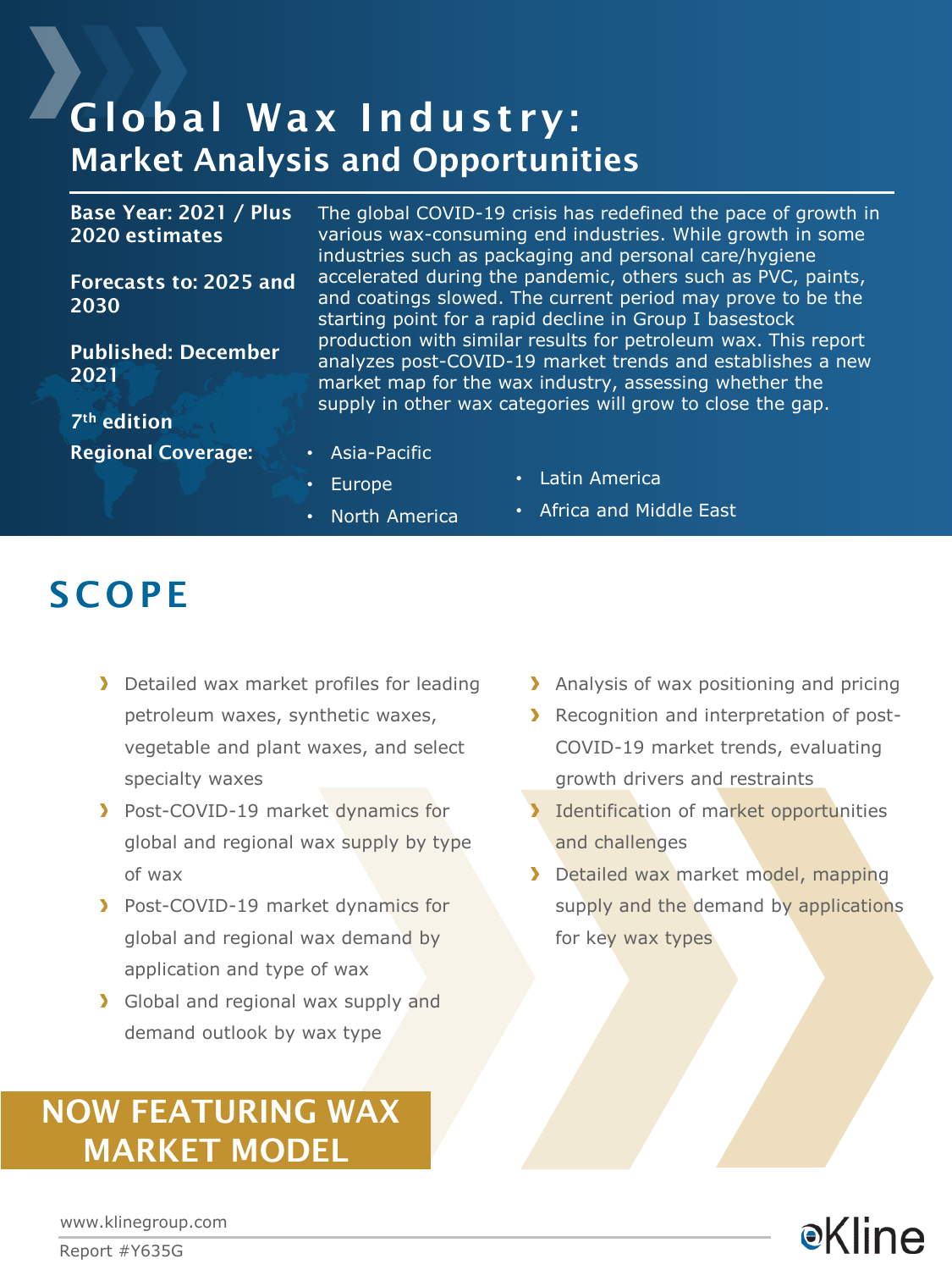# **TABLE OF CONTENTS**

#### Introduction

#### Executive Summary

An overview of the report findings, plus forecast based on Kline's Global Wax Market Model

#### Wax Industry Overview

- Wax types, properties, and grades
- Wax applications
- Wax application by type of wax

#### Profile of Regional Markets

Detailed regional profiles of Asia-Pacific, Europe, North America, Latin America, and Africa and the Middle East cover the following information:

- Wax supply
- Wax demand
- Wax supply-demand balance and trade
- Wax pricing and inter-material competition
- Market outlook opportunities and threats

### INTERACTIVE DATABASE



#### Wax Market Profiles

Detailed wax market profiles for:

- Petroleum waxes FRP, SRP/scale, slack
- Petrolatum/Petroleum Jelly
- Microcrystalline wax
- Polyolefin
- Fischer-Tropsch
- Alpha-olefin
- Vegetable and plant waxes

Each of the above wax profiles cover the following information:

- Wax supply
- Wax applications and demand
- Wax pricing
- Wax supply-demand outlook
- Wax market outlook, opportunities, and threats

#### Wax Positioning, Pricing, and Inter-Material Competition

- Historical wax pricing trends
- Current wax pricing by wax type

### Description of Modified Waxes

Description of chemically and physically modified waxes, and their applications

#### Wax Market Model

A detailed Excel model mapping supply and demand for petroleum, synthetic, and vegetable- and plant-based waxes for 2020, 2021, 2025, and 2030



www.klinegroup.com